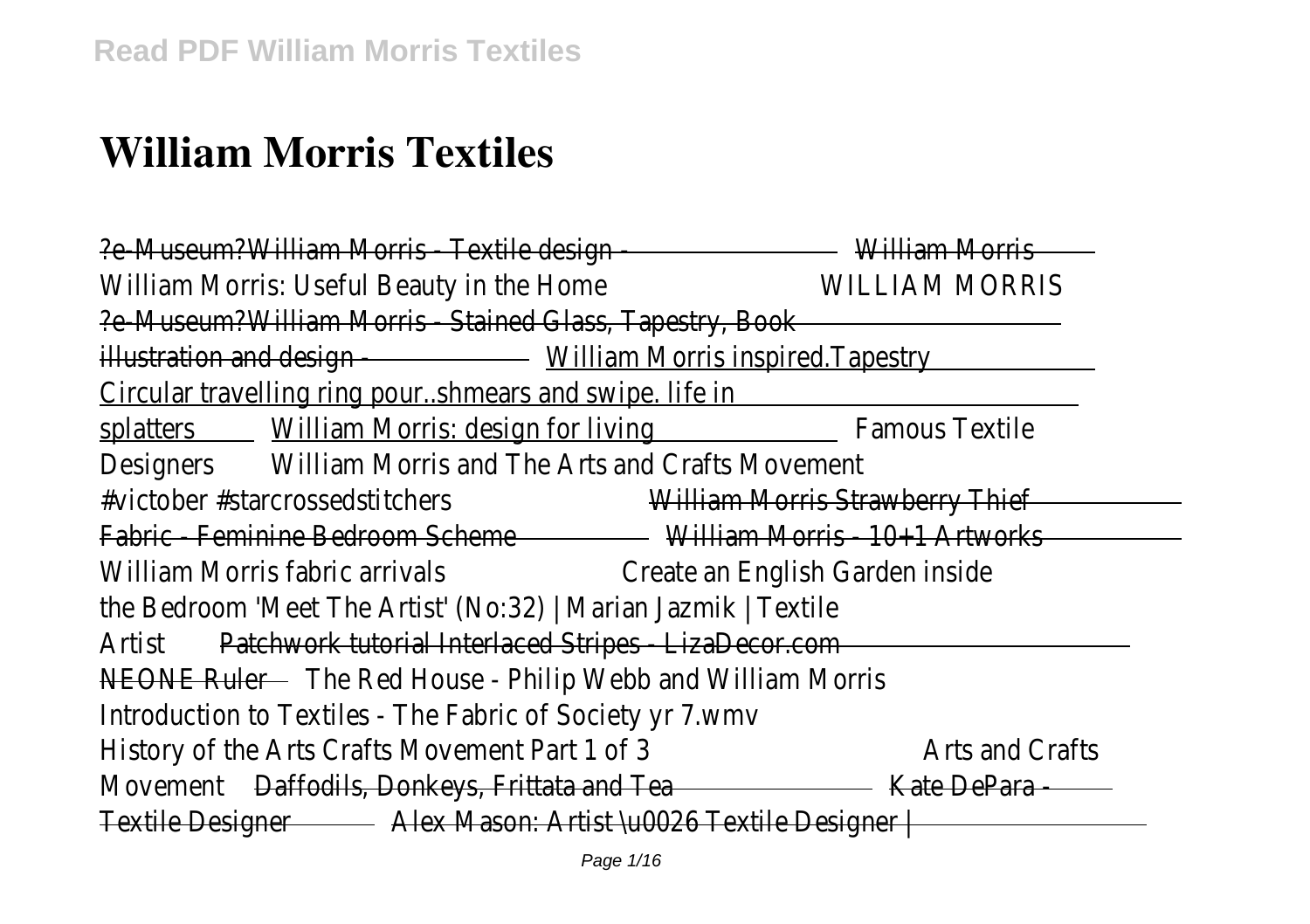Snapshot Bio - Flip Throughs of William Morris Coloring Books William Morris British Painter Arts \u0026 Craft HD William Morris Designs: a Colouring Book - flip through Garden Room part 2/ Stenciled Cupboard inspired by William Morris The inspiration behind the designs of William Morris | Forest School William Morris fabric line William Morris Sicker Book and more Haul # Amazon Part 2 In Our Time: S20/40 William Morris (July 5 2018) William Morris Textiles

Our fabric range mixes classic, timeless designs such as Liberty of London and William Morris with modern designs from contemporary British designers. We also have a hand-selected collection of patterns and notions from across the pond to highlight what's happening in the vibrant British quilting scene. Free US shipping on all orders over \$60

Morris Textiles-Liberty Fabric

Tulip and willow design for printed textiles (1873) William Morris (1834-1898), a founder of the British Arts and Crafts movement, sought to restore the prestige and methods of handmade crafts, including textiles, in opposition to the 19th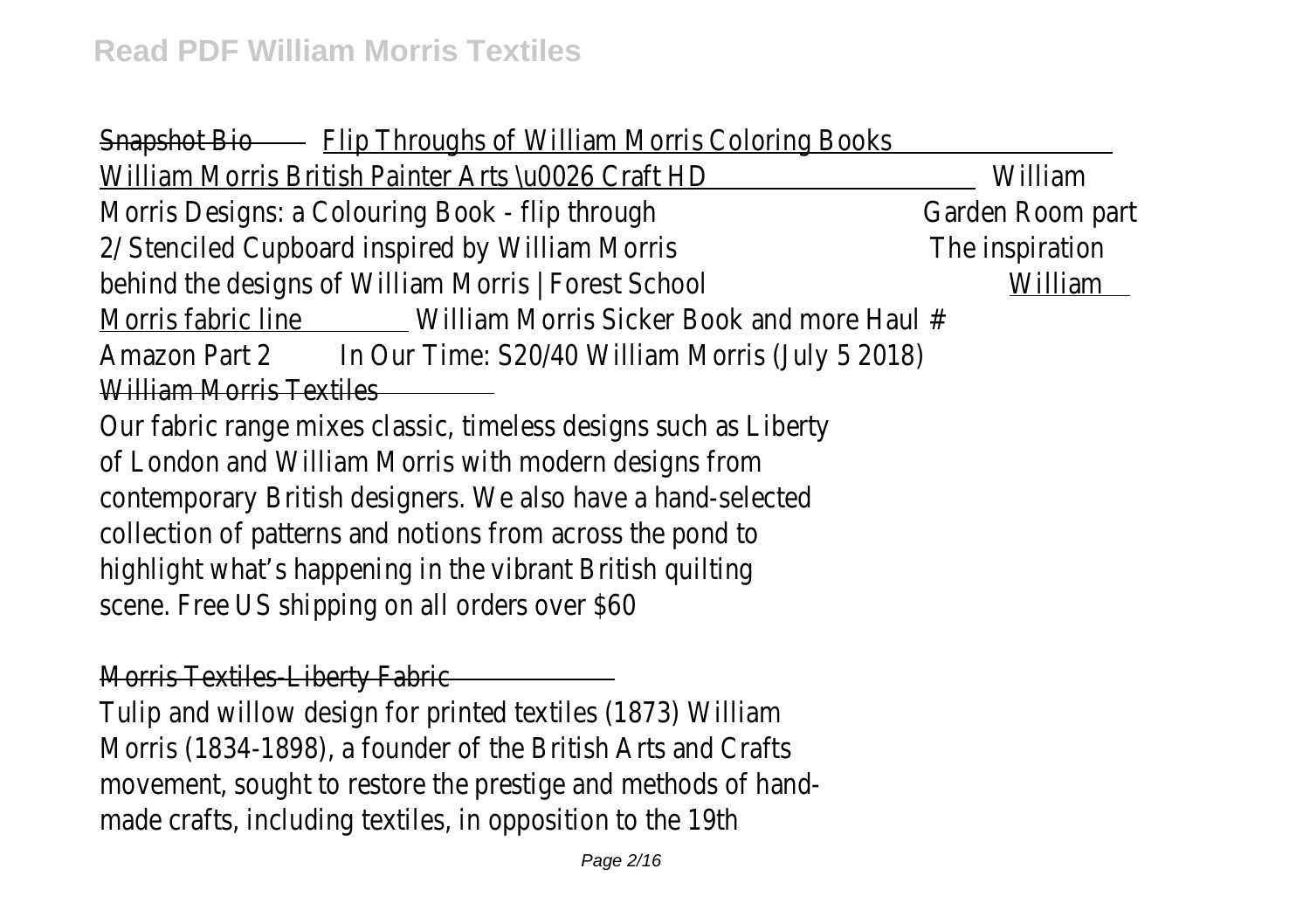century tendency toward factory-produced textiles.

William Morris textile designs - Wikipedia William Morris as a Craftsman In his design career, William Morris produced textiles of several types, all emphasizing a return to hand-made values. He taught himself tapestry weaving, and – in the Victorian age of industrialization and mechanization – re-established hand-blocked printing for cotton and linen fabrics.

William Morris Fabrics and Textiles | William Morris Wallpaper William Morris (1834–1896) is acknowledged as the leader of the British Arts and Crafts movement of the second half of the nineteenth century. His enterprise, originally founded as Morris, Marshall, Faulkner, and Company in 1861, became Morris & Company in 1875.

William Morris | The Metropolitan Museum of Art William Morris (24 March 1834 – 3 October 1896) was a British textile designer, poet, novelist, translator, and socialist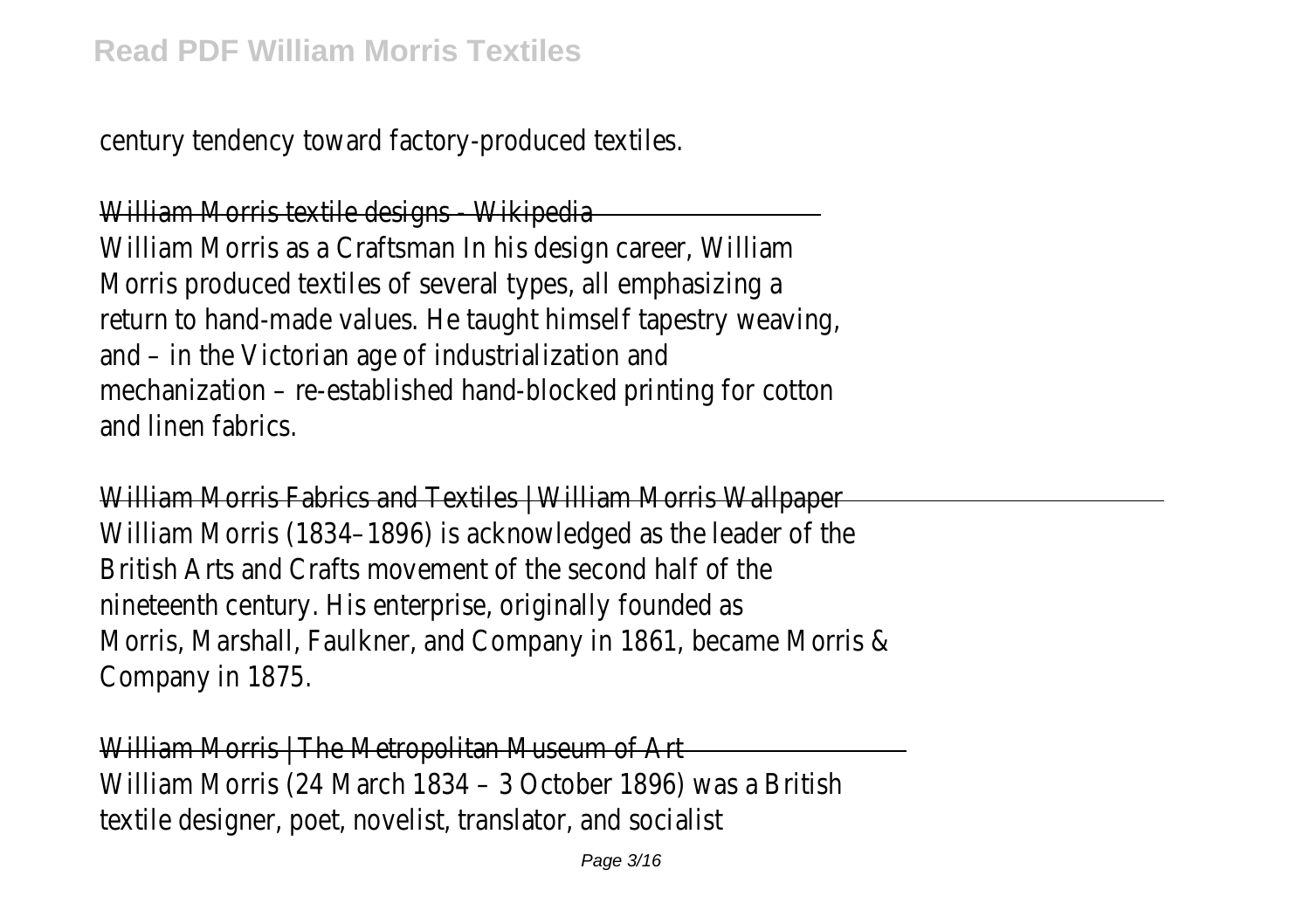activist associated with the British Arts and Crafts Movement. He was a major contributor to the revival of traditional British textile arts and methods of production.

## William Morris - Wikipedia

William Morris designed this pattern in anticipation of the opening of the Merton Abbey works in 1881, though it was not registered with the Patent Office Register of Designs until 1882. The pattern was specifically intended for the indigo discharge method, which he perfected at Merton Abbey; it eventually was produced in at least four other ...

Morris & Company | Brother Rabbit | British, Merton Abbey ... Morris, Marshall, Faulkner & Co. (1861–1875) was a furnishings and decorative arts manufacturer and retailer founded by the artist and designer William Morris with friends from the Pre-Raphaelites.With its successor Morris & Co. (1875–1940) the firm's medieval-inspired aesthetic and respect for handcraftsmanship and traditional textile arts had a profound influence on the decoration of ...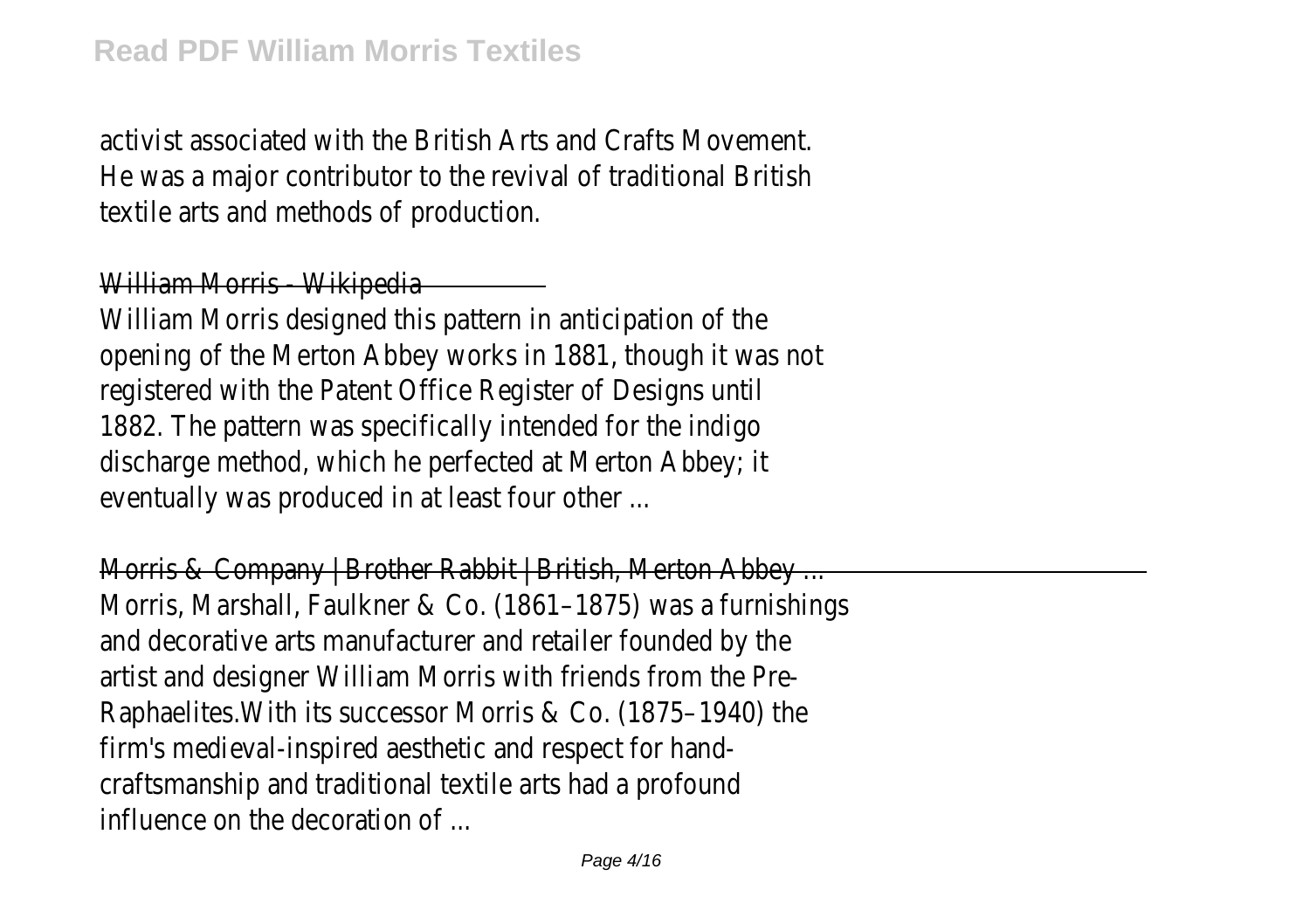Morris & Co. - Wikipedia

A lecture by Robert Brawer on "Utopians Past and Present" is scheduled today at 3 P.M., and there will be a symposium on the legacy of William Morris, with Mark Samuels Lasner, president of the ...

ART; Designs by William Morris and His Circle of Utopian ... William Morris Textiles (New York: The Viking Press, 1983), p. 94. Linda Parry. William Morris and The Arts and Crafts Movement (New York: Portland House, 1989), pl. 81. Christa C. Mayer Thurman. Textiles in The Art Institute of Chicago (Chicago: The Art Institute of Chicago, 1992), pp. 104-5 (illus.), 147.

Carpet | The Art Institute of Chicago Perennials and Morris & Co. features iconic William Morris patterns interpreted into seven innovative fabric qualities—Strawberry Thief, Branch, Rosehip, Bachelors Button, Marigold, Poppy and Willow Bough—while also debuting four qualities inspired by Morris' intrepid spirit—Ascot Stripe,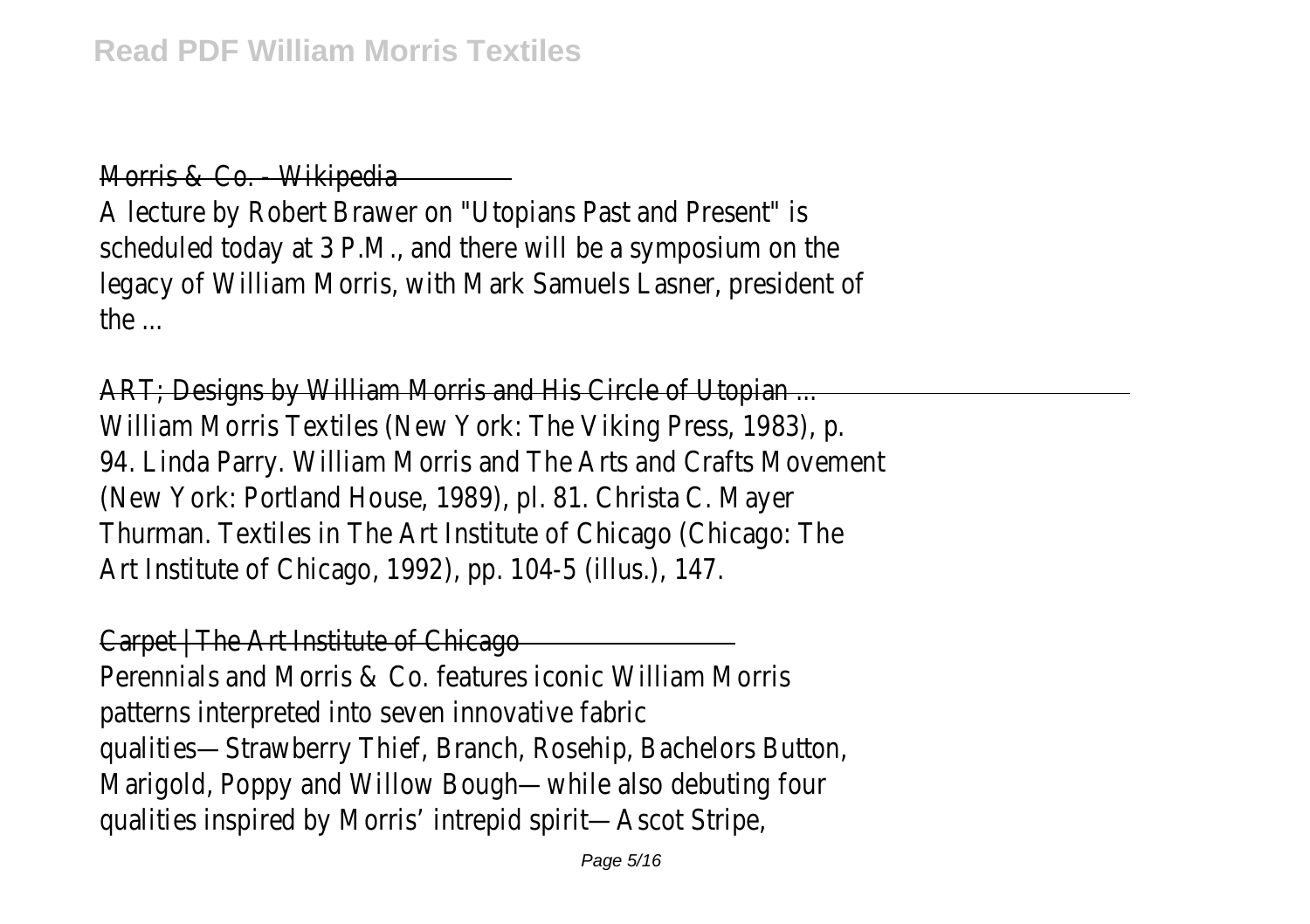Piccadilly Stripe, Jaunty and Blurred Lines.

Morris & Co. Collection of Fabrics | Perennials Fabrics Willam Morris textiles Throughout his life, William Morris was fascinated by textiles and the techniques he needed to master to produce the effects he saw and admired in historical furnishings.

V&A · Willam Morris Textiles - Victoria and Albert Museum William Morris was a British textile designer, poet, and socialist activist associated with the British Arts and Crafts Movement. His Iconic designs continue to be reproduced to this day due to their timeless, classic beauty.

William Morris Prints – Morris Textiles

One of the 19th century's most famous names, William Morris is still renowned today as the designer of patterns such as 'Willow Bough' and 'Strawberry Thief'. But his wallpapers and textiles are only part of the story.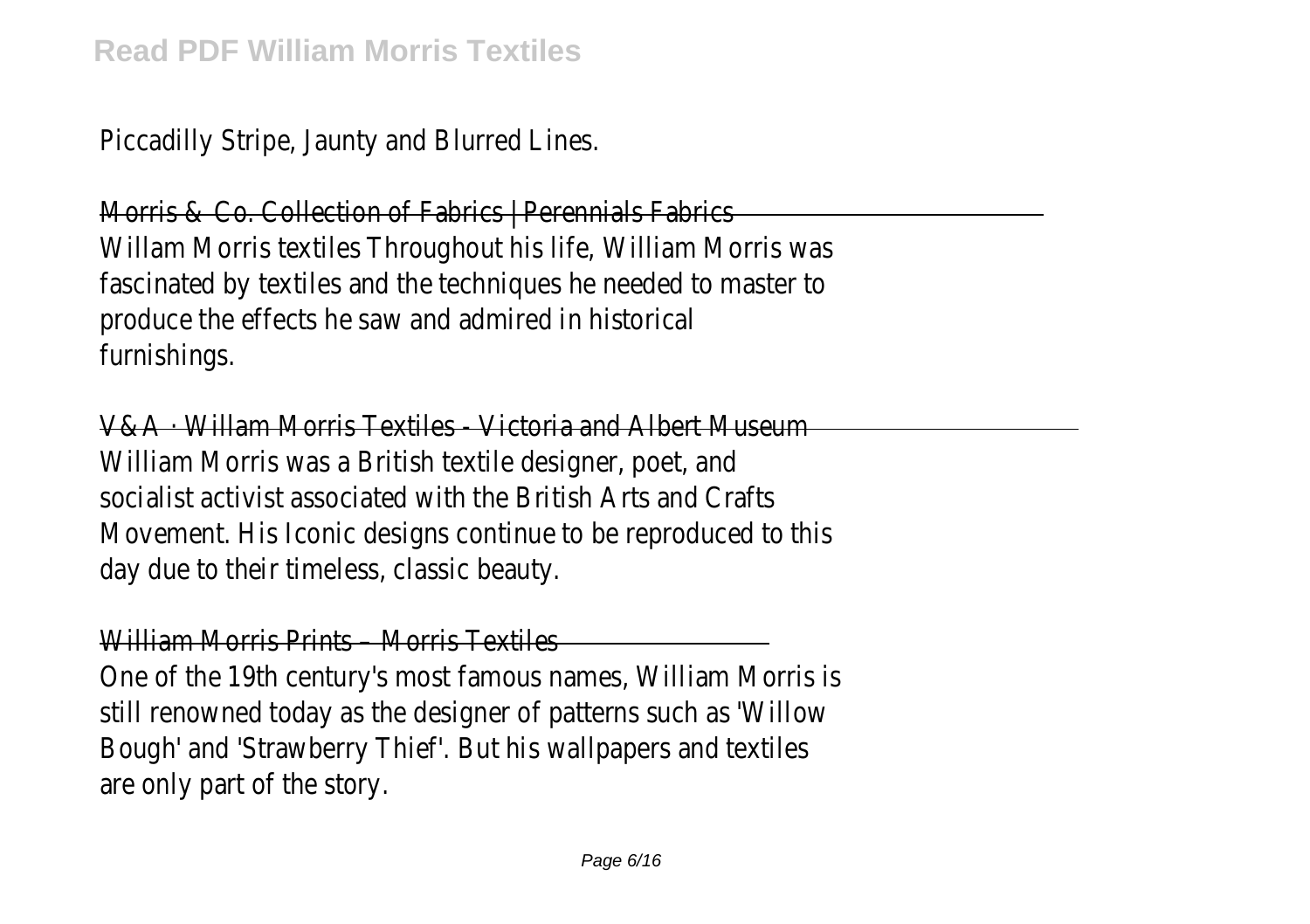V&A · William Morris - Victoria and Albert Museum Shop william morris fabric at the world's largest marketplace supporting indie designers. Print custom fabric, wallpaper, home decor items with Spoonflower starting at \$5.

william morris fabric, wallpaper & home decor - Spoonflower William Morris Quilt fabric online store Largest Selection, Fast Shipping, Best Images, Ship Worldwide. free shipping on orders over \$100, 50% off for international. Largest selection OVER 1000 NEW PRODUCTS PER MONTH! ... Latest quilt fabrics, free patterns, promotions and much more.

William Morris Fabrics - eQuilter ORIGINAL MORRIS & CO - Strawberry Thief (Red) for Free Spirit Fabrics. William Morris fabric sold by 1/2 Yard increments. 44-45" Wide.

William morris fabric by the yard | Etsy Free Spirit Fabrics William Morris Standen Teal Peacock Forest. 5.0 out of 5 stars 1. \$14.10 \$ 14. 10. \$5.00 shipping. Only 4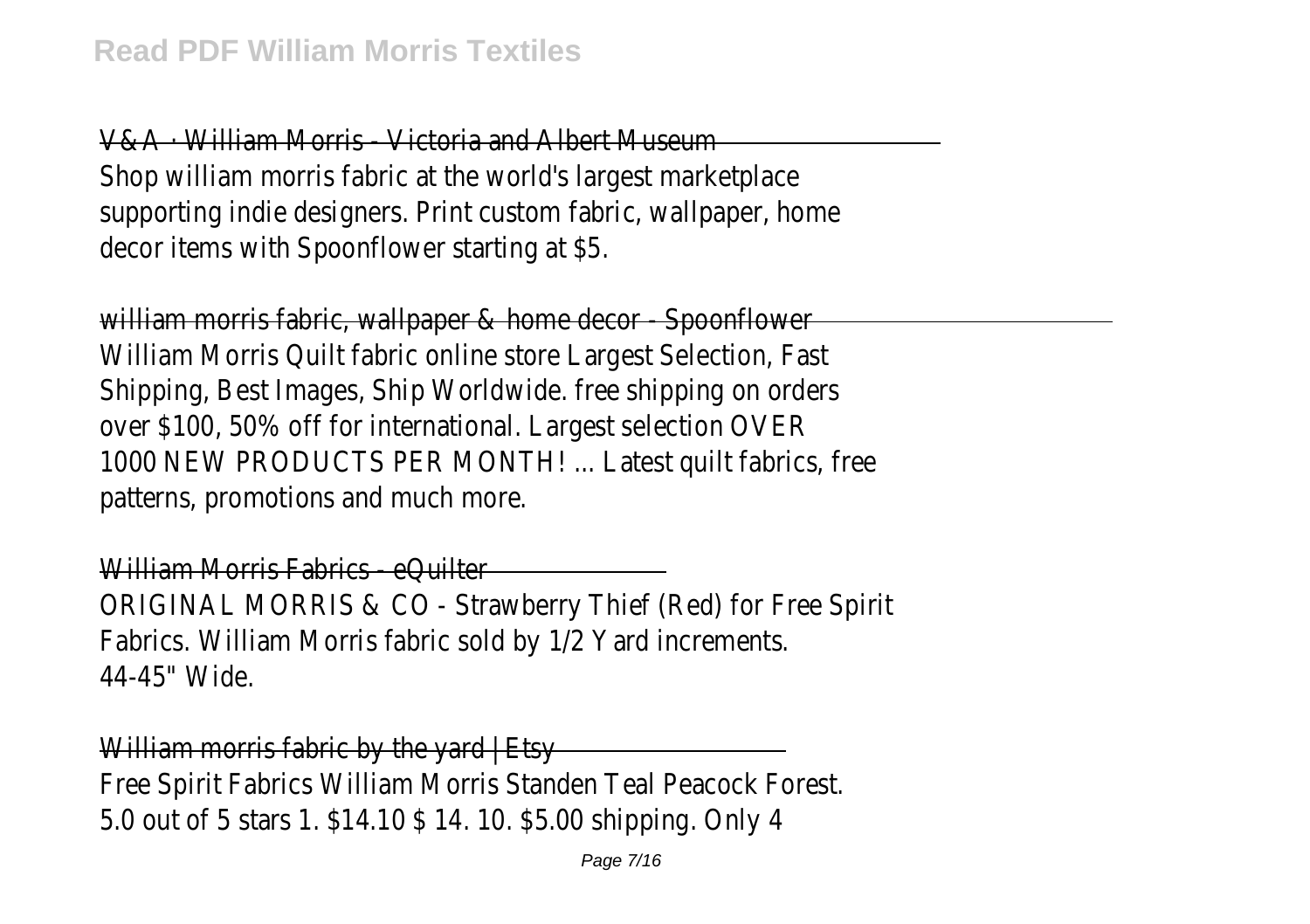left in stock - order soon. Acanthus Spectrum by William Morris - Arts and Crafts - Blanket Throw Woven from Cotton - Made in The USA (72x54) 4.8 out of 5 stars 34.

# Amazon.com: william morris fabric

24 pieces William Morris British textile design Bookmarks with Tassel 7x2 in; The Gifted Stationery William Morris Bookmarks with Tassel (24 Pack) PRODUCT: Elegant and beautiful William Morris designed paper bookmarks with tassels; DESIGN: The bookmarks come with print on one side and pastel color on the other

24 pieces William Morris British textile design Bookmarks ... Together, FreeSpirit and The Original Morris & Co. will bring to life the artistry, vision and authentic style of William Morris . . . quilters will love to Quilt Authentically.Morris & Co. Designer Collections

?e-Museum?William Morris - Textile design - William Morris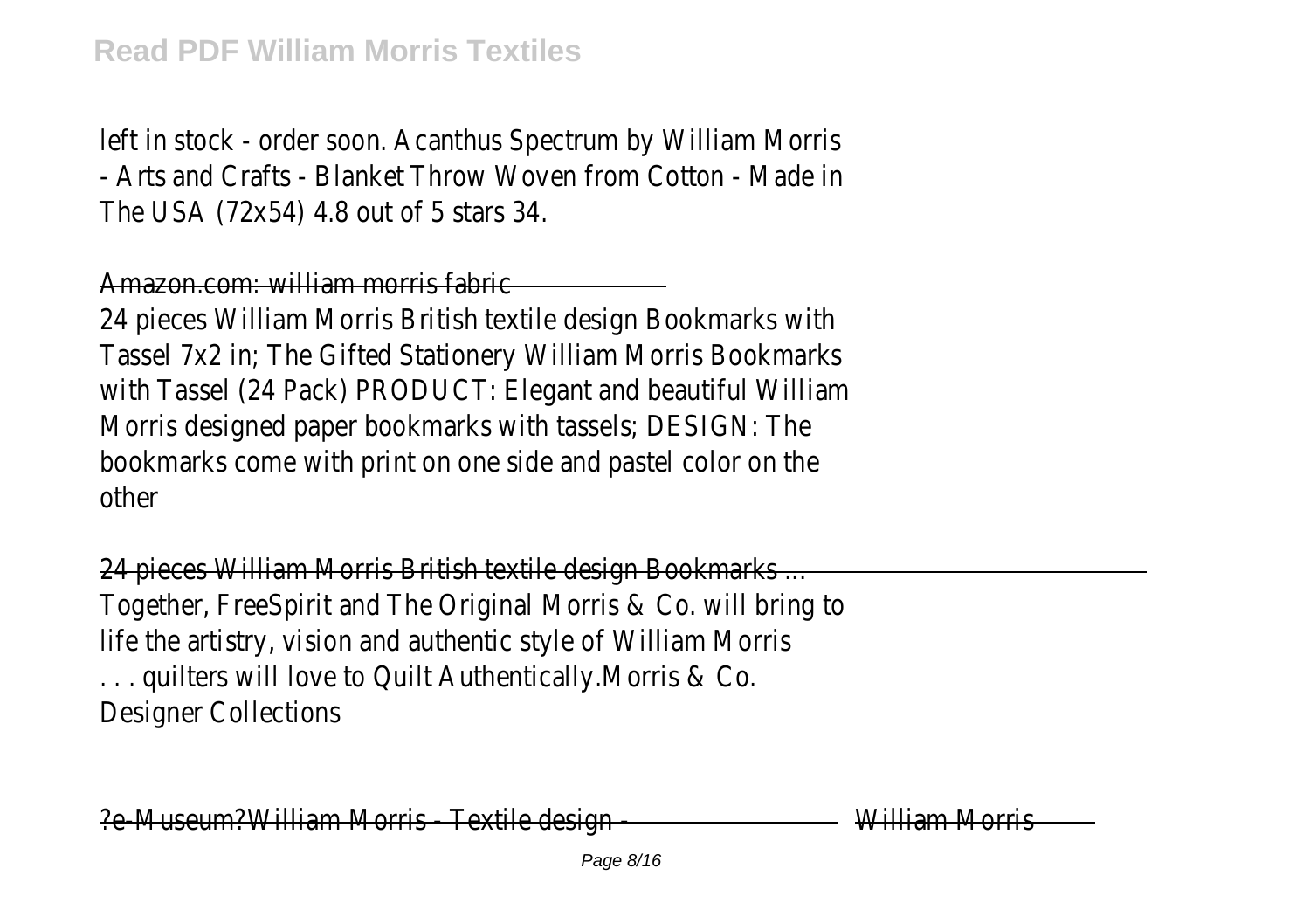William Morris: Useful Beauty in the Home WILLIAM MORRIS ?e-Museum?William Morris - Stained Glass, Tapestry, Book illustration and design - William Morris inspired.Tapestry Circular travelling ring pour..shmears and swipe. life in splatters William Morris: design for living Famous Textile Designers William Morris and The Arts and Crafts Movement #victober #starcrossedstitchers William Morris Strawberry Thief Fabric - Feminine Bedroom Scheme William Morris - 10+1 Artworks William Morris fabric arrivals Create an English Garden inside the Bedroom 'Meet The Artist' (No:32) | Marian Jazmik | Textile Artist Patchwork tutorial Interlaced Stripes - LizaDecor.com NEONE Ruler - The Red House - Philip Webb and William Morris Introduction to Textiles - The Fabric of Society yr 7.wmv History of the Arts Crafts Movement Part 1 of 3 Arts and Crafts Movement Daffodils, Donkeys, Frittata and Tea **Kate DePara -** And Para - And Para - And Para - And Para - And Para - And Para - And Para - And Para - And Para - And Para - And Para - And Para - And Para - And Para - And Pa Textile Designer Alex Mason: Artist \u0026 Textile Designer | Snapshot Bio – Flip Throughs of William Morris Coloring Books William Morris British Painter Arts \u0026 Craft HD William Morris Designs: a Colouring Book - flip through Garden Room part 2/ Stenciled Cupboard inspired by William Morris The inspiration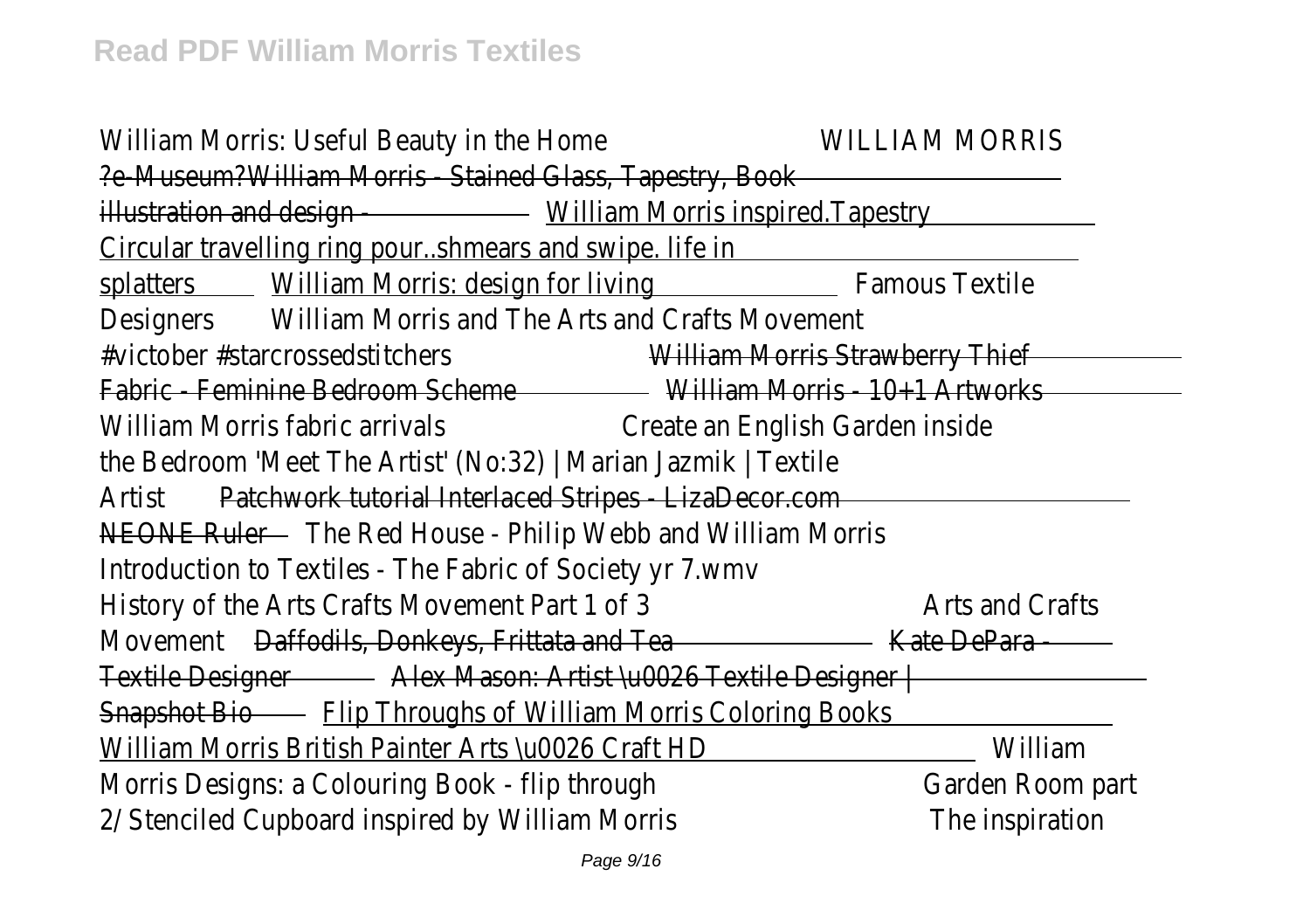behind the designs of William Morris | Forest School William Morris fabric line William Morris Sicker Book and more Haul # Amazon Part 2 In Our Time: S20/40 William Morris (July 5 2018) William Morris Textiles

Our fabric range mixes classic, timeless designs such as Liberty of London and William Morris with modern designs from contemporary British designers. We also have a hand-selected collection of patterns and notions from across the pond to highlight what's happening in the vibrant British quilting scene. Free US shipping on all orders over \$60

Morris Textiles-Liberty Fabric

Tulip and willow design for printed textiles (1873) William Morris (1834-1898), a founder of the British Arts and Crafts movement, sought to restore the prestige and methods of handmade crafts, including textiles, in opposition to the 19th century tendency toward factory-produced textiles.

William Morris textile designs - Wikipedia William Morris as a Craftsman In his design career, William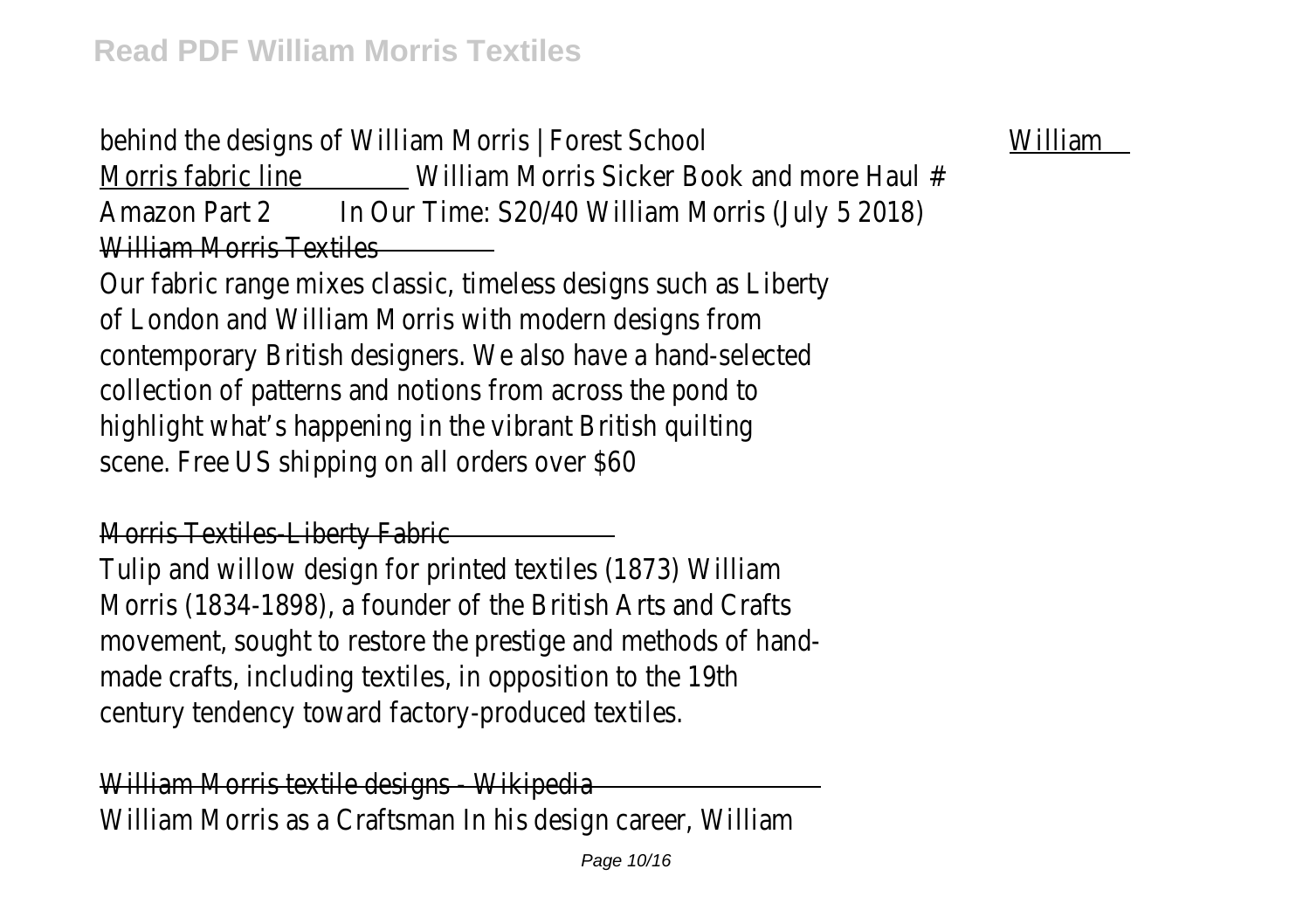Morris produced textiles of several types, all emphasizing a return to hand-made values. He taught himself tapestry weaving, and – in the Victorian age of industrialization and mechanization – re-established hand-blocked printing for cotton and linen fabrics.

William Morris Fabrics and Textiles | William Morris Wallpaper William Morris (1834–1896) is acknowledged as the leader of the British Arts and Crafts movement of the second half of the nineteenth century. His enterprise, originally founded as Morris, Marshall, Faulkner, and Company in 1861, became Morris & Company in 1875.

William Morris | The Metropolitan Museum of Art William Morris (24 March 1834 – 3 October 1896) was a British textile designer, poet, novelist, translator, and socialist activist associated with the British Arts and Crafts Movement. He was a major contributor to the revival of traditional British textile arts and methods of production.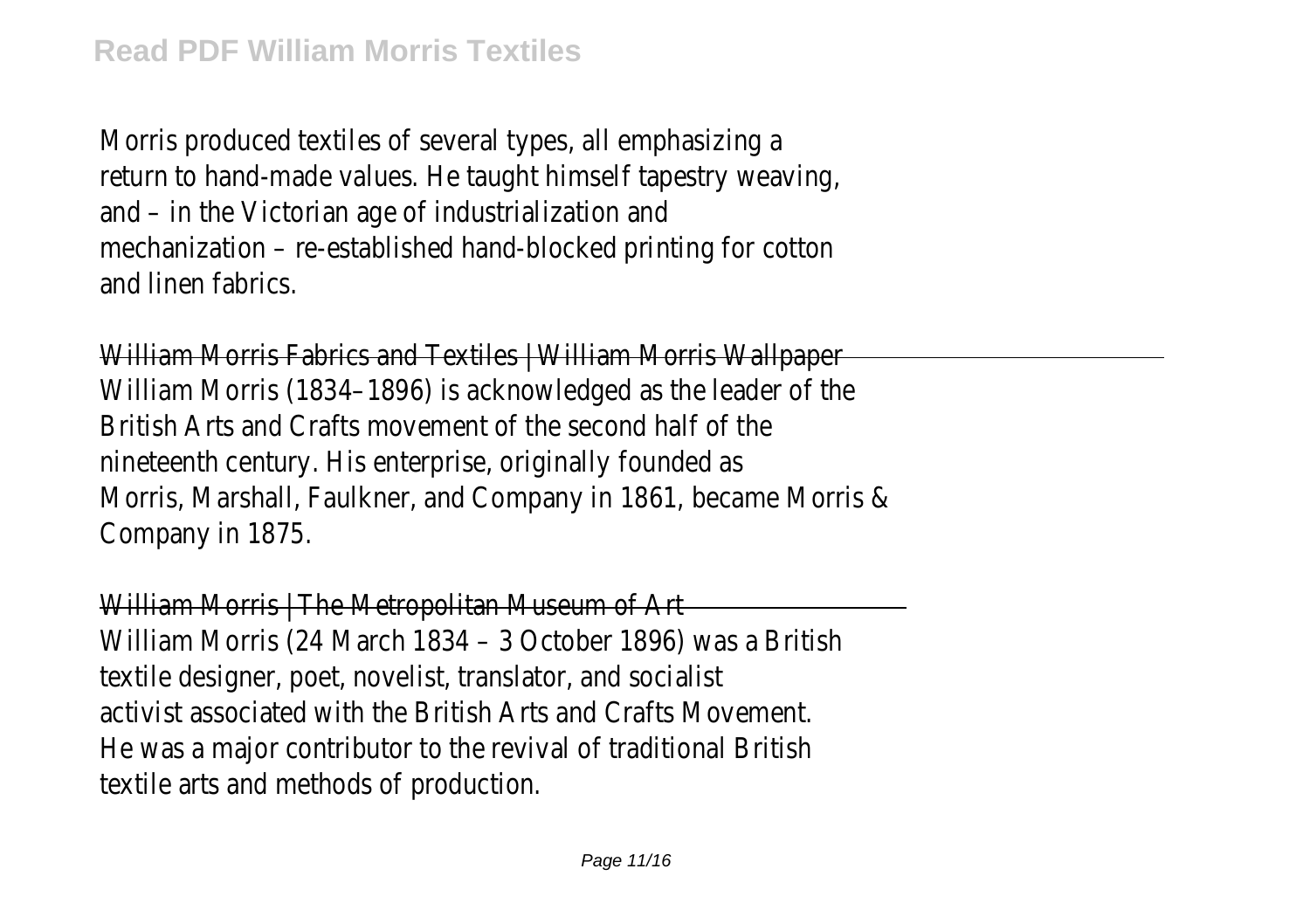## William Morris - Wikipedia

William Morris designed this pattern in anticipation of the opening of the Merton Abbey works in 1881, though it was not registered with the Patent Office Register of Designs until 1882. The pattern was specifically intended for the indigo discharge method, which he perfected at Merton Abbey; it eventually was produced in at least four other ...

Morris & Company | Brother Rabbit | British, Merton Abbey ... Morris, Marshall, Faulkner & Co. (1861–1875) was a furnishings and decorative arts manufacturer and retailer founded by the artist and designer William Morris with friends from the Pre-Raphaelites.With its successor Morris & Co. (1875–1940) the firm's medieval-inspired aesthetic and respect for handcraftsmanship and traditional textile arts had a profound influence on the decoration of ...

Morris & Co. - Wikipedia

A lecture by Robert Brawer on "Utopians Past and Present" is scheduled today at 3 P.M., and there will be a symposium on the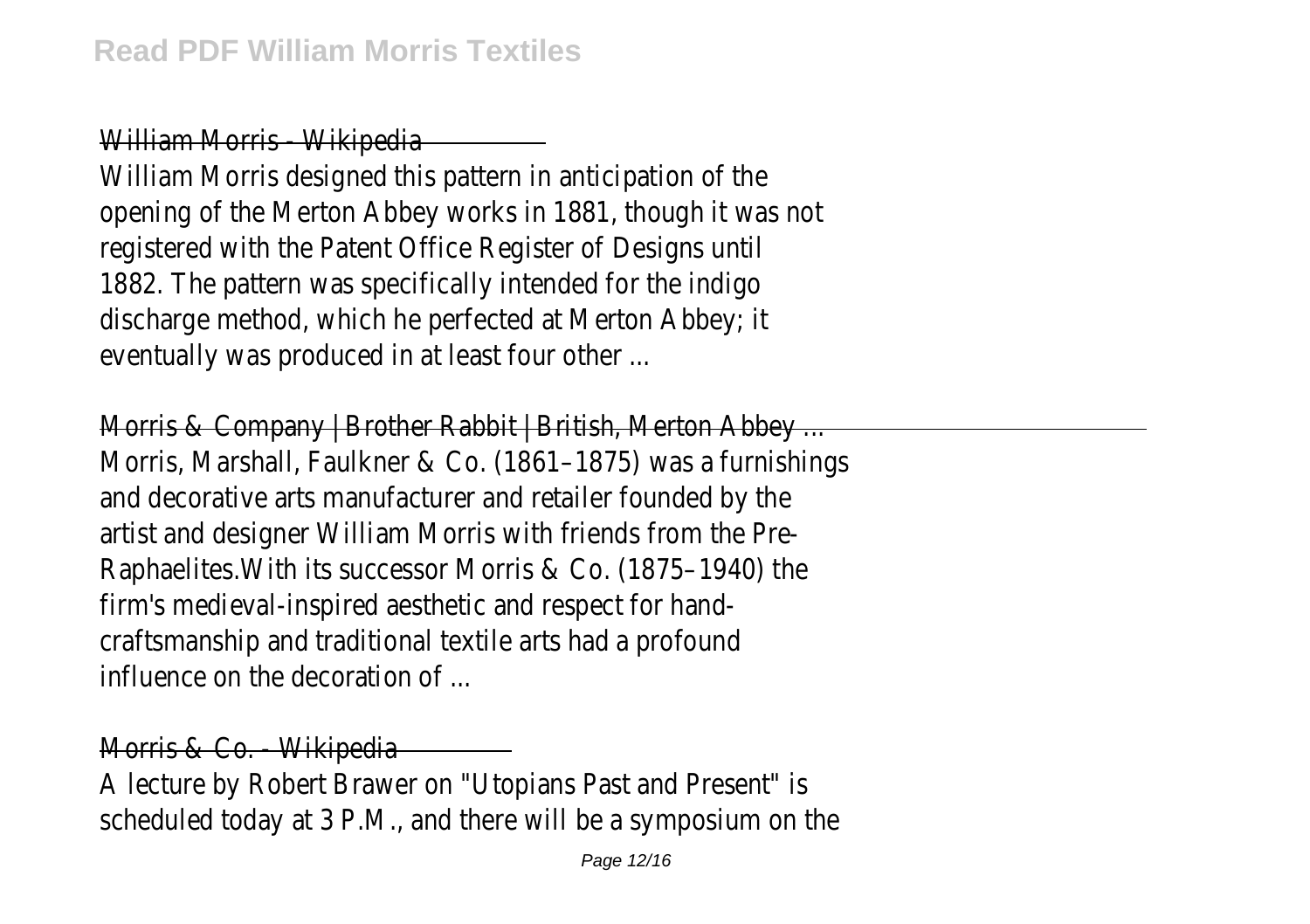legacy of William Morris, with Mark Samuels Lasner, president of the ...

ART; Designs by William Morris and His Circle of Utopian ... William Morris Textiles (New York: The Viking Press, 1983), p. 94. Linda Parry. William Morris and The Arts and Crafts Movement (New York: Portland House, 1989), pl. 81. Christa C. Mayer Thurman. Textiles in The Art Institute of Chicago (Chicago: The Art Institute of Chicago, 1992), pp. 104-5 (illus.), 147.

Carpet | The Art Institute of Chicago Perennials and Morris & Co. features iconic William Morris patterns interpreted into seven innovative fabric qualities—Strawberry Thief, Branch, Rosehip, Bachelors Button, Marigold, Poppy and Willow Bough—while also debuting four qualities inspired by Morris' intrepid spirit—Ascot Stripe, Piccadilly Stripe, Jaunty and Blurred Lines.

Morris & Co. Collection of Fabrics | Perennials Fabrics Willam Morris textiles Throughout his life, William Morris was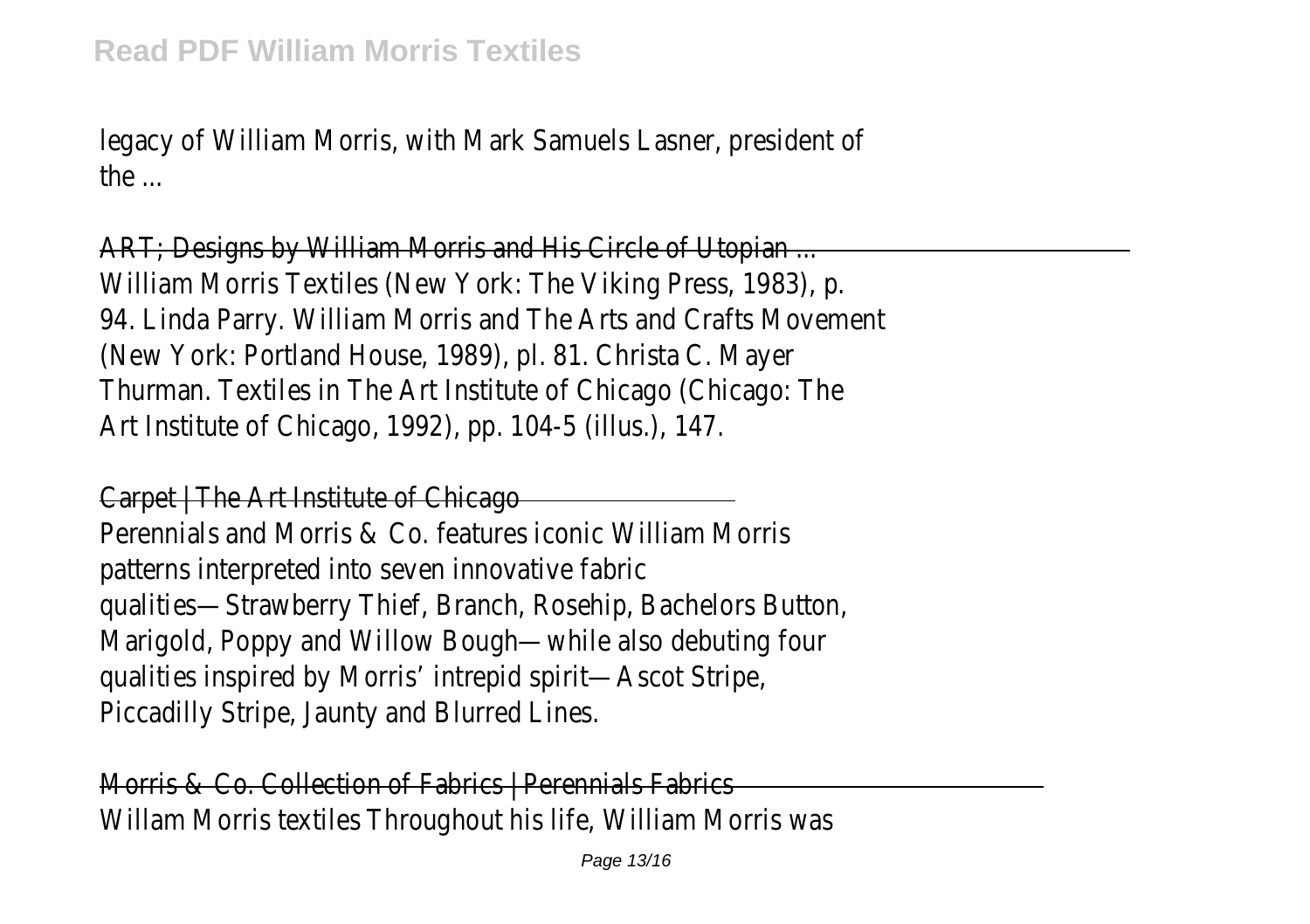fascinated by textiles and the techniques he needed to master to produce the effects he saw and admired in historical furnishings.

V&A · Willam Morris Textiles - Victoria and Albert Museum William Morris was a British textile designer, poet, and socialist activist associated with the British Arts and Crafts Movement. His Iconic designs continue to be reproduced to this day due to their timeless, classic beauty.

William Morris Prints – Morris Textiles

One of the 19th century's most famous names, William Morris is still renowned today as the designer of patterns such as 'Willow Bough' and 'Strawberry Thief'. But his wallpapers and textiles are only part of the story.

V&A · William Morris - Victoria and Albert Museum Shop william morris fabric at the world's largest marketplace supporting indie designers. Print custom fabric, wallpaper, home decor items with Spoonflower starting at \$5.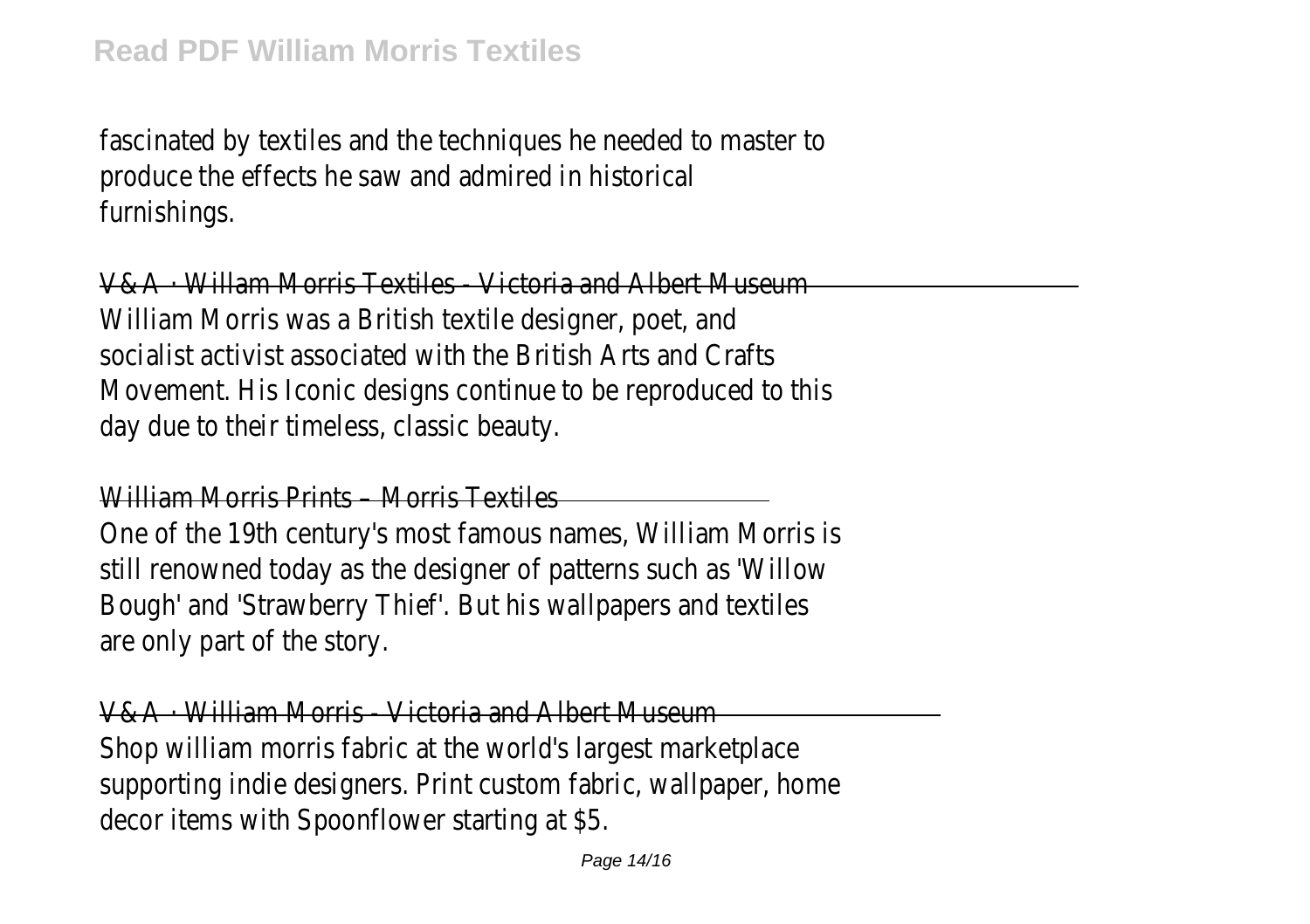william morris fabric, wallpaper & home decor - Spoonflower William Morris Quilt fabric online store Largest Selection, Fast Shipping, Best Images, Ship Worldwide. free shipping on orders over \$100, 50% off for international. Largest selection OVER 1000 NEW PRODUCTS PER MONTH! ... Latest quilt fabrics, free patterns, promotions and much more.

William Morris Fabrics - eQuilter ORIGINAL MORRIS & CO - Strawberry Thief (Red) for Free Spirit Fabrics. William Morris fabric sold by 1/2 Yard increments. 44-45" Wide.

William morris fabric by the yard | Etsy Free Spirit Fabrics William Morris Standen Teal Peacock Forest. 5.0 out of 5 stars 1. \$14.10 \$ 14. 10. \$5.00 shipping. Only 4 left in stock - order soon. Acanthus Spectrum by William Morris - Arts and Crafts - Blanket Throw Woven from Cotton - Made in The USA (72x54) 4.8 out of 5 stars 34.